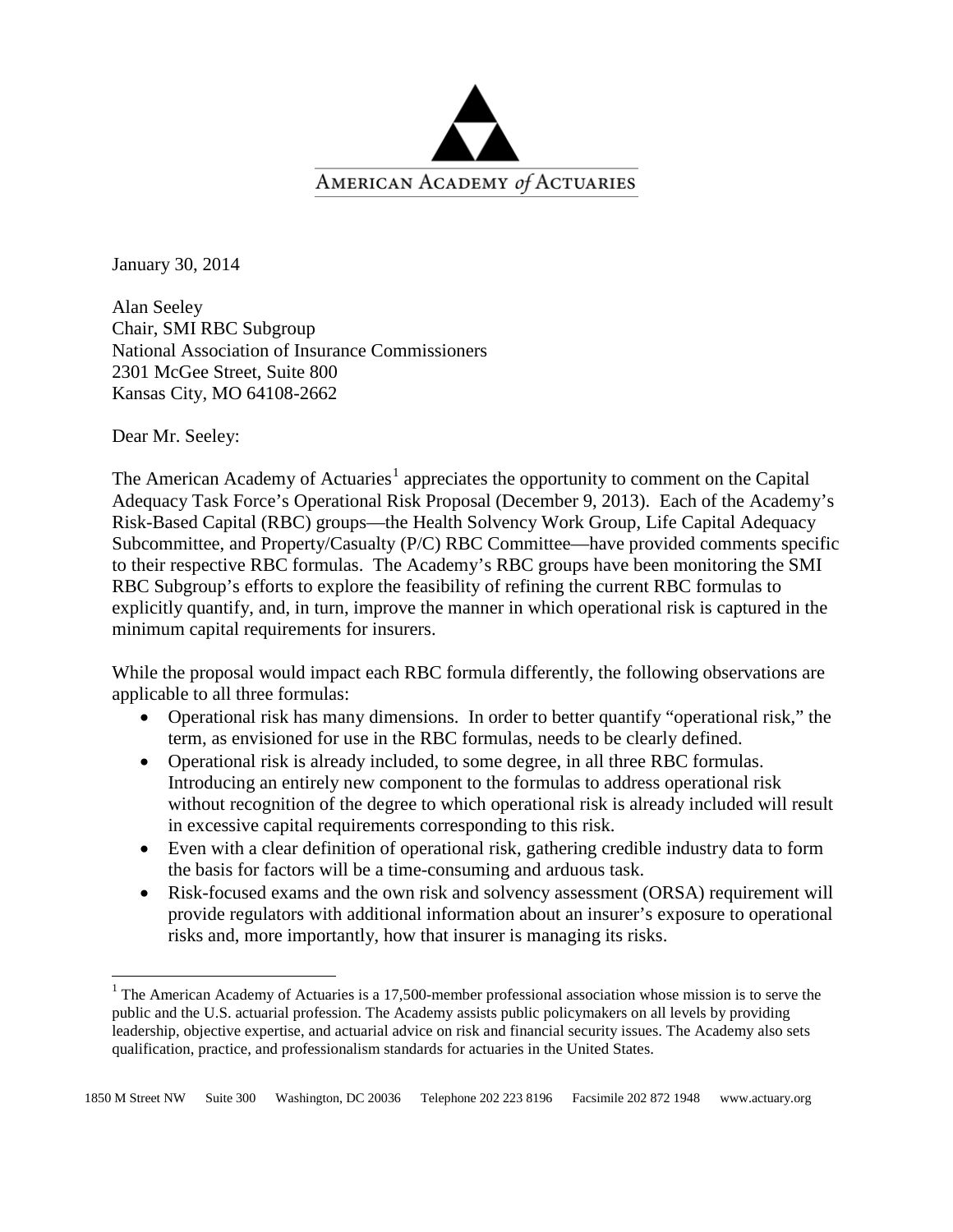# **Health Proposed Operational Risk Charge Methodology**

The Health Solvency Work Group appreciates the direction to incorporate an operational risk charge for U.S. RBC in conjunction with the EU/US Way Forward. The work group also understands the difficulty in defining operational risk as an unknown/unforeseen low frequency, high severity event.

- The work group is not aware of any data that suggest the current health risk-based capital (HRBC) formula translates in practice to inadequate levels of capital for domestic health insurance company financial solvency. In fact, the work group believes that operational risk is included in other RBC factors. Therefore, the work group suggests that to the extent the revised RBC calculation increases after accounting for the addition of the operational risk charge (H5), the NAIC consider further modifications to the formula to offset that increase by removing redundant factors in other RBC elements and recalibrating.
- Any factor used to define "excessive growth" should consider the inflationary nature of lines of business. Trends in medical coverage are not "growth" as anticipated in the application of "growth" as a proxy for operational risk. Historically, medical trends have ranged from the mid-single digits to double digits depending on the environment. "Trend risk" is already incorporated in HRBC.
- Any factor used for "excessive growth" should vary by line of business. The NAIC example of a 20 percent year-over-year premium increase is about two and a half times comprehensive medical trend but only about one times medical stop loss trend.

If the NAIC decides that it is appropriate to increase RBC, the increase should be phased in over time. A large increase in the required HRBC may be difficult for insurance companies to fund under the current federal medical loss ratio (MLR) rebate requirements as required by the Affordable Care Act.

# **Life Proposed Operational Risk Charge Methodology**

# Background

l

The NAIC RBC formula was developed to identify weakly capitalized companies. Regulators use this tool, along with others (e.g., risk-focused examinations) to determine the actions, if any, that should be taken to protect policyholders. Recently, the NAIC has made significant progress in developing an Own Risk and Solvency Assessment (ORSA) for U.S. insurers. Most of the life industry will be submitting ORSA reports to their regulators in the near future. We believe the combination of risk-focused exams and ORSA will give regulators a significant amount of additional insight into a company's practices for managing operational risk.<sup>[2](#page-1-0)</sup>

The current Life RBC formula considers asset, insurance, interest rate and other business risks. The Life RBC formula currently contains a "C-4" component— "business risk"—to cover

<span id="page-1-0"></span> $<sup>2</sup>$  Risk of loss resulting from failed or inadequate internal processes, people and systems or external events.</sup>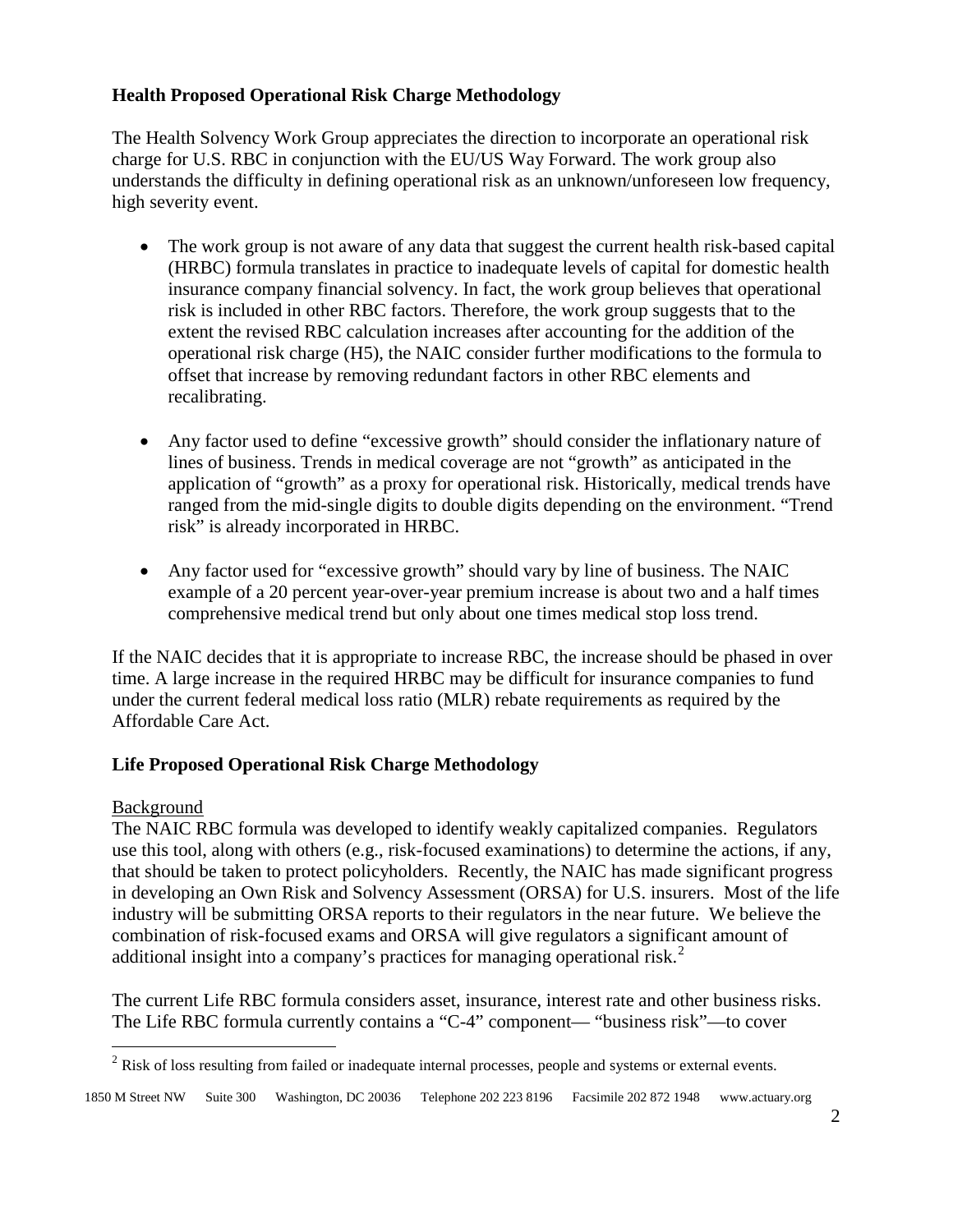general business risk (e.g., litigation). The term "business risk" comes from Society of Actuaries risk taxonomy from the 1970's. In contemporary risk management taxonomies, this business risk would also be described as "operational risk." The current C-4 charge is developed by applying a factor to direct life premiums and annuity considerations from Annual Statement Schedule T. The current C-4 formula also applies separate factors to direct accident and health premiums, separate account liabilities and administrative expenses for certain A&H coverages.

#### Review

After reviewing the information available to us from the original 1991 RBC Report of the Industry Advisory Committee to the NAIC's Life Risk-Based Capital Working Group, subsequent reviews of the life RBC formula by the Academy's Life Capital Adequacy Subcommittee, and the current life RBC formula and instructions, we believe the current C-4 charge covers much of the operational risk for life insurers. We acknowledge that the current C-4 component is simplistic and not based on a sophisticated analysis of insurance failures due to operational risk. That said, we question whether the current operational risk component of the Life RBC formula has led to weakly capitalized companies escaping identification. We also question whether higher capital standards would improve identification of those companies or merely increase RBC.

In reviewing the reasons behind life insurer insolvencies or impairments, we note that the most prevalent reason for life insurer impairment or insolvency relates to the mismanagement of the investment risk.<sup>[3](#page-2-0)</sup> While operational risk may contribute to the decline of a life insurer, failures in operational risk controls are not the leading cause of most life insurance company impairments. Further, as life insurers have developed more sophisticated economic capital models, we note that the quantification of operational risk remains one of the most challenging aspects of determining economic capital. The data to support a credible measure is difficult to obtain and can vary from year-to-year for an individual company. In addition, operational risk is subjective and difficult to define, and an individual company's exposure is very dependent on its particular business model.

#### Conclusion

l

While there might be some areas where the C-4 component could be improved, we do not support the task force's recommendation to add a new risk component to the Life RBC formula. However, we understand and agree that regulators need an understanding of a company's exposure to operational risk and how a company manages and mitigates its operational risk. We believe the information obtained from risk-focused examinations and ORSA will be more predictive in identifying companies with above-average operational risk than an additional charge in the RBC formula. We also believe that the introduction of a separate C-5 charge, explicitly for operational risk, without any adjustment to or coordination with the existing C-4 charge, would have the effect of merely increasing the operational risk component of RBC. The addition of an explicit RBC charge for operational risk at this time will give the illusion of perceived accuracy and may, in fact, produce unintended consequences.

<span id="page-2-0"></span><sup>&</sup>lt;sup>3</sup> "Life after Death: Moody's Examines Life Insurance Insolvency," April, 1999, page 5.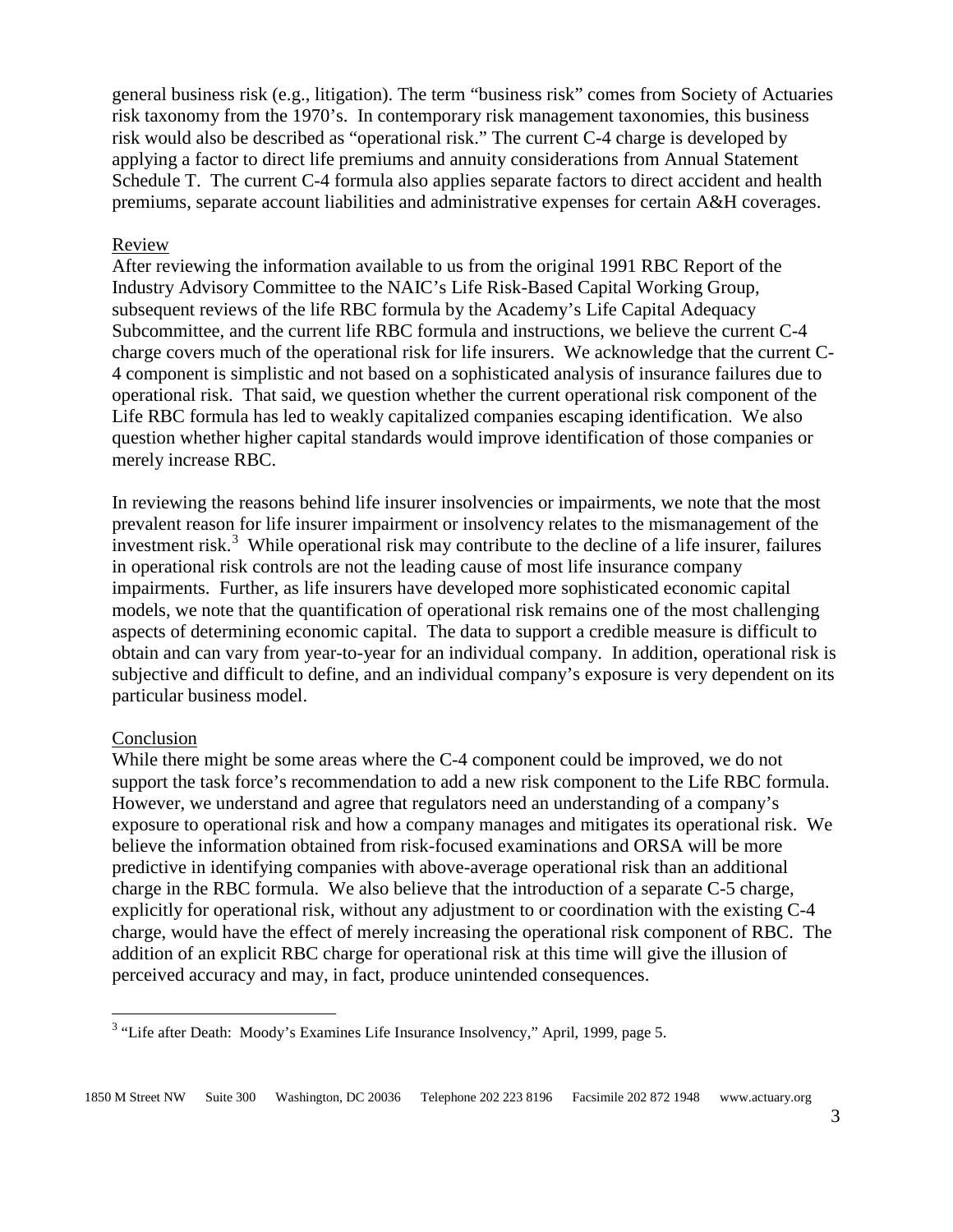Additional information describing why the task force believes incorporating an additional charge into the Life RBC formula for operational risk would enhance RBC's goal of "identifying weakly capitalized companies" would be helpful. The Life Capital Adequacy Subcommittee looks forward to continuing a dialogue regarding your concerns about operational risk and the most appropriate way to address them within the regulatory processes.

## **P/C Proposed Operational Risk Charge Methodology**

Importance of operational risk in P/C insurance solvency regulation

Operational risk is pervasive and is present in most business activities. It includes the potential for losses ranging from those resulting from the failure of internal controls to those resulting from certain external events. We fully support the analysis of operational risk that is being done by the SMI RBC Subgroup (SG).

Many operational risks are relevant to the solvency regulation of P/C insurance companies. Some examples, like unauthorized underwriting or investment activities made possible by the failure of internal controls, have been discussed in detail by the Capital Adequacy Task Force and the SMI RBC SG. Below are four examples that illustrate the importance and difficulty of quantifying operational risk. There are many examples of operational risk that are important in the context of solvency regulation of P/C insurance; these are just a few:

- *Reliance on Managing General Agents (MGAs)*. Without proper oversight and strict controls, outsourcing the vital function of insurance underwriting has led to sizable losses in some P/C insurance lines. This potential for inadequate controls and oversight represents a significant threat to company solvency.
- *Excessive Use of Ceded Reinsurance.* The current RBC formula contemplates risk associated with third party reinsurance in addition to the potential default of a reinsurer. Some may consider this risk to be operational risk. Should the NAIC decide to make any changes to the current reinsurance risk charge, the potential operational risk effects should also be considered.
- *Execution of Merger and Acquisition (M&A) transactions.* Poor execution of an M&A transaction could result in large-scale losses, potentially leading to insolvency events.
- *Securing critical data.* Insurance company databases contain sensitive customer and other critical information. A large-scale cyber-security breach could result in significant costs to an insurer.

## Difficulty of quantifying operational risk

We appreciate the challenges faced by the SMI RBC SG in its effort to quantify operational risk and develop a proposal to include a capital charge in the NAIC's P/C RBC formula based on this quantification.

Many of these challenges have already been recognized by the SMI RBC SG. There is a wide variety of operational risks and limited credible data on the frequency and size of such risks. There is overlap between operational risks and some of the risks reflected in the *R0* - *R7* capital charges currently included or proposed for inclusion in the NAIC P/C RBC formula. Potential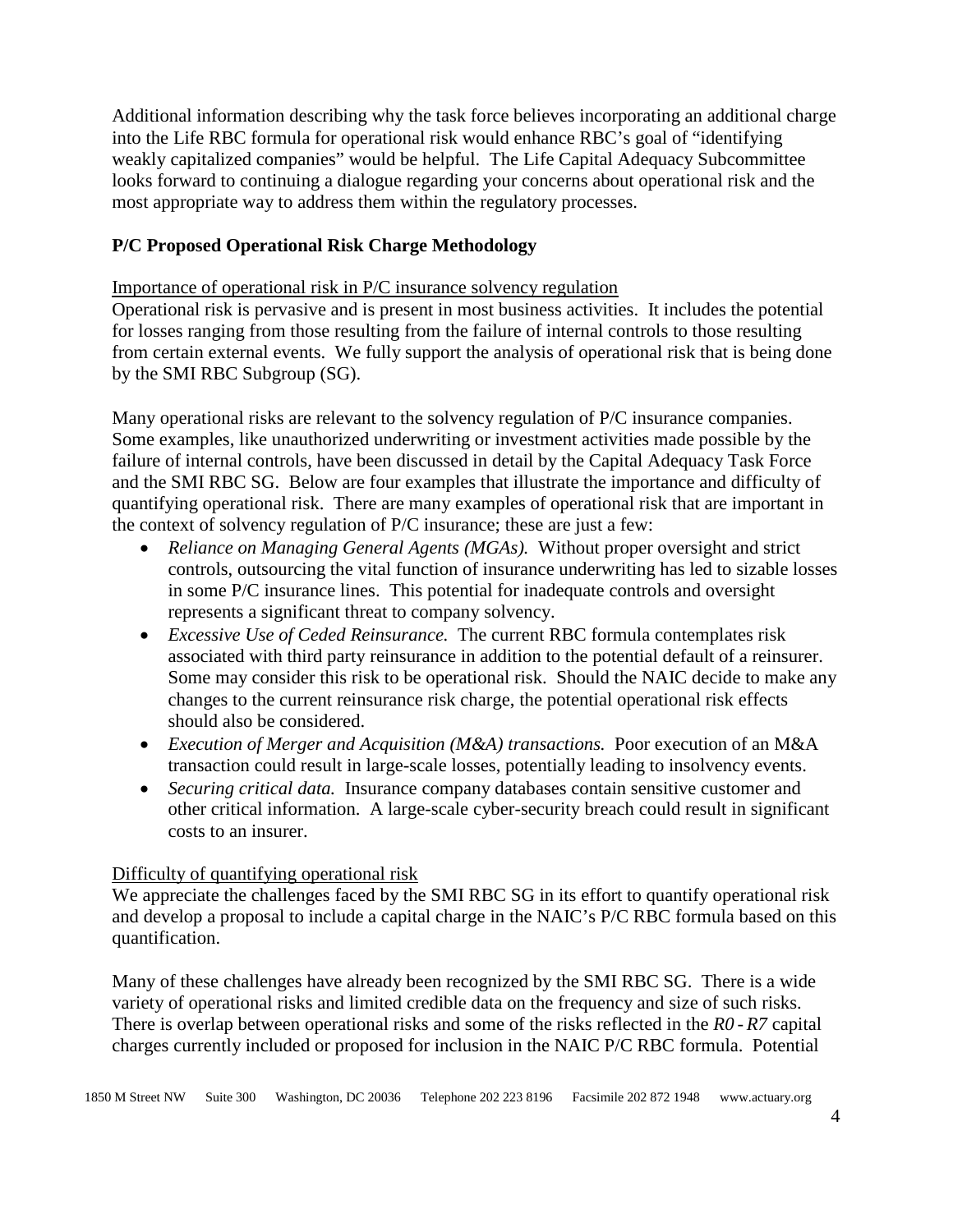dependencies exist between operational risks and other risks reflected in the current P/C RBC formula. Those potential dependencies need to be considered when incorporating operational risks into the existing P/C RBC framework. The frequency and severity of operational risks individually or in total are difficult or impossible to assess using the largely public financial data that goes into the NAIC P/C RBC formula.

It is easier to analyze this risk as part of the Own Risk and Solvency Assessment (ORSA) and Enterprise Risk Management (ERM) processes that allow insurance companies to take into account their risk profiles more precisely. Also, treatment of operational risk in the context of ORSA and ERM is beneficial because it can lead to mitigation strategies that reduce operational risk.

## Need for capital charge corresponding to operational risk

Even though operational risk exposure is easier to analyze and partially mitigate within the NAIC's ORSA and company ERM, it requires a capital charge in the NAIC P/C RBC formula to provide appropriate capital cushion. *To the degree that* operational risk is not already addressed in the NAIC P/C RBC formula, an additional capital charge addressing operational risk is appropriate.

#### Definition of operational risk

 $\overline{\phantom{a}}$ 

The proposal does not include a definition of operational risk. While the concept of operational risk is intuitively clear, several definitions of operational risk exist. We believe that providing a clear definition of operational risk is necessary for the analysis of its magnitude and the determination of a corresponding capital charge.

## Explanation of the rationale behind details of the proposal

An explanation of the reasons for choosing the specific factors<sup>[4](#page-4-0)</sup> used in the proposal and the method of calculating the operational risk capital charge will make it easier for regulators and interested parties to provide constructive comments on the proposal.

#### Extent to which operational risk is already reflected in P/C RBC

In the analysis of the operational risk capital charge proposed for inclusion in the P/C RBC calculation, it is important to assess the degree to which operational risk is already reflected in the current regulatory capital requirements.

*Some elements of the NAIC P/C RBC formula already directly reflect certain operational risks* Some types of operational risk are already reflected in the capital charges of the current formula. To the extent that these elements of operational risk are present in the formula, including additional capital charges could lead to unnecessarily high levels of capital requirements. Examples of the operational risk components already reflected in the P/C RBC formula include but are not limited to the following:

<span id="page-4-0"></span><sup>&</sup>lt;sup>4</sup> We understand that while the percentage factors used in the proposal are based on regulator discussions, the specific factors are provided for illustrative purposes and are not being recommended for calculation of the operational risk charge.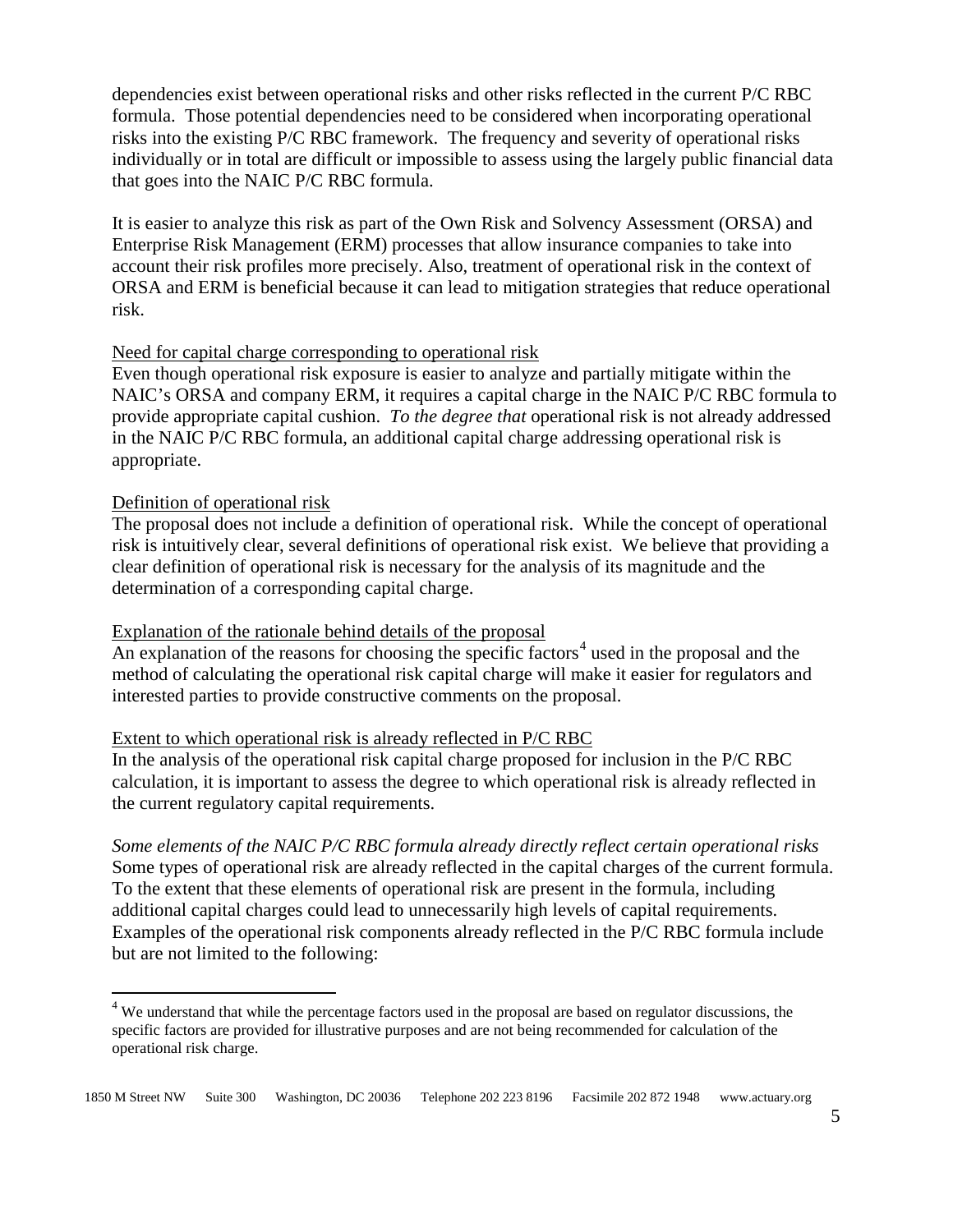- The reinsurance risk reflected in the *R3* capital charge and usually in the *R4* capital charge includes some elements of operational risk. One of the components of the reinsurance risk capital charge is intended to address the risk of reinsurance disputes, which falls primarily in the operational risk category. Some of the other components of this capital charge also include elements of operational risk.<sup>[5](#page-5-0)</sup>
- The *R4* capital charge includes an excessive growth charge for reserve risk for groups and stand-alone companies that grow at a rate greater than 10 percent a year.<sup>[6](#page-5-1)</sup> This excessive growth charge is intended to reflect the reserve-related operational risk associated with rapid growth.
- The *R5* capital charge includes an excessive growth charge for premium risk for groups and stand-alone companies that grow at a rate in excess of 10 percent a year. This excessive growth charge is intended to reflect the premium-related operational risk associated with rapid growth. (The proposal includes a one percent operational risk charge applied to gross premiums in addition to, but calculated differently than, the existing excessive growth charge for premium risk. The rationale behind including this charge is not explained. We note that no such additional charge is proposed to supplement the excessive growth charge for reserve risk in *R4*.)

*The calibration of some elements of the NAIC P/C RBC formula already reflects operational risk*  In many cases, events leading to the insolvency of a P/C insurance company can be traced back to operational failures that, in turn, led to other failures. These other failures, often corresponding to risks already reflected in the NAIC P/C RBC formula, may then be viewed as the direct cause of the insolvency. For example, *R4* and *R5* underwriting risks are calibrated by considering the variation in loss ratios and reserve runoff ratios over time and across companies. That variation includes the effect of operational risk on underwriting.

Effect of introduction of operational risk charge on P/C insurance capital requirements The intent of a new operational risk charge is to address a possible gap in the current formula. However, the introduction of an additional capital charge may require adjustments to the overall NAIC P/C RBC formula and some of its components.

The effect of adding a new capital charge to the NAIC P/C RBC formula without making any other changes would be an overall increase in regulatory capital requirements for the industry. *If* the *total* current regulatory (RBC) capital requirements for the P/C insurance industry are sufficient, then such an increase would make the overall regulatory capital requirements unnecessarily high; unnecessarily high capital requirements could have a detrimental effect on both the industry and consumers.

 $\overline{\phantom{a}}$ 

<span id="page-5-0"></span><sup>5</sup> *Report on Reinsurance Credit Risk Charge in the NAIC Property/Casualty Risk-Based Capital*, P/C RBC Committee of the American Academy of Actuaries, March 29, 2013, available at: [http://actuary.org/files/Report\\_to\\_PC\\_RBC\\_WG\\_on\\_Reinsurance\\_Credit\\_Risk\\_in\\_RBC\\_3.29.13.pdf.](http://actuary.org/files/Report_to_PC_RBC_WG_on_Reinsurance_Credit_Risk_in_RBC_3.29.13.pdf)

<span id="page-5-1"></span><sup>6</sup> See the most recent publication of the *NAIC Property and Casualty Risk-Based Capital Report Including Overview and Instructions for Companies* for details of the calculations (available a[t www.naic.org\)](http://www.naic.org/).